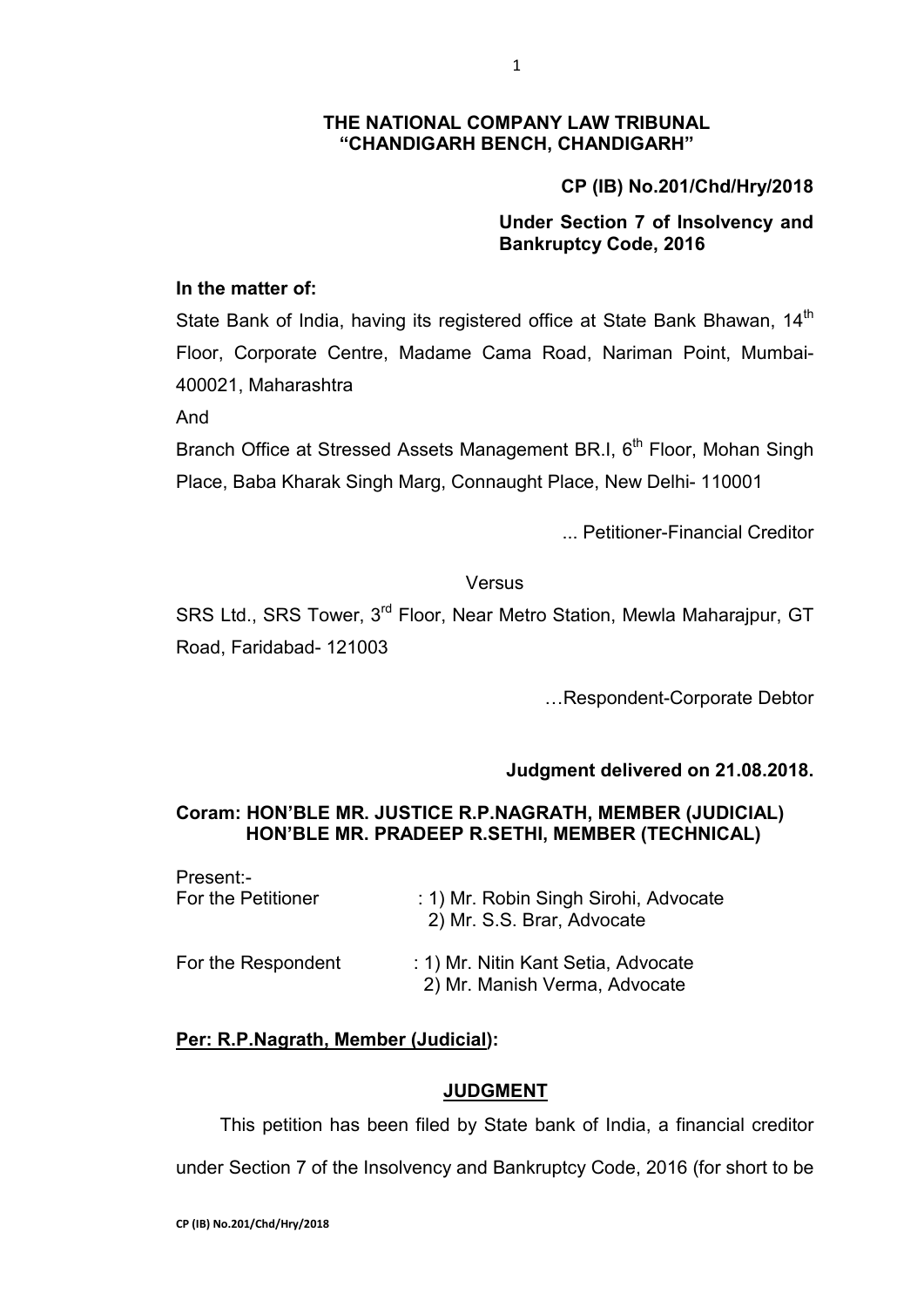referred hereinafter as the 'Code') to initiate insolvency resolution process against the respondent-corporate debtor for the default committed in repayment of the financial debt. State Bank of India is a Public Sector Bank, having head office at Nariman Point, Mumbai and the petition is being filed through Mr. Sudhir Kumar Pandeya, Assistant General Manager, Stressed Assets Management BR.I, 6<sup>th</sup> Floor, Connaught Place, New Delhi- 110001.

2. The Chairman of State Bank of India in exercise of power under Section 27 of the State Bank of India Act, 1955 has authorized all the officers on whom the signing powers have been conferred by notification dated 27.03.1987 to sign applications, reply, affidavit, counter affidavit, sur rejoinder and generally all pleadings and file applications for initiation of corporate insolvency resolution process before the National Company Law Tribunal, under provisions of the Code on behalf of the bank or in connection with any proceedings before the National Company Law Tribunal for or against the Bank under the Code. This authorization letter (Annexure P-1) is dated 16.06.2017. Along with this authority letter, the notifications under which various officers of the Bank have been authorized to sign, verify the pleadings etc., have also been annexed and it is not disputed that the Assistant General Managers of the State Bank of India are among those authorized signatories. Regulation 76 of the State Bank of India General Regulations, 1955, elaborates the authority given to various officers to sign the pleadings and Regulation 77 thereof empowers all these officers to sign documents for and on behalf of the State Bank of India.

3. Respondent SRS Ltd., the corporate debtor is a company registered under the Companies Act, 1956, on 29.08.2000 with authorized

2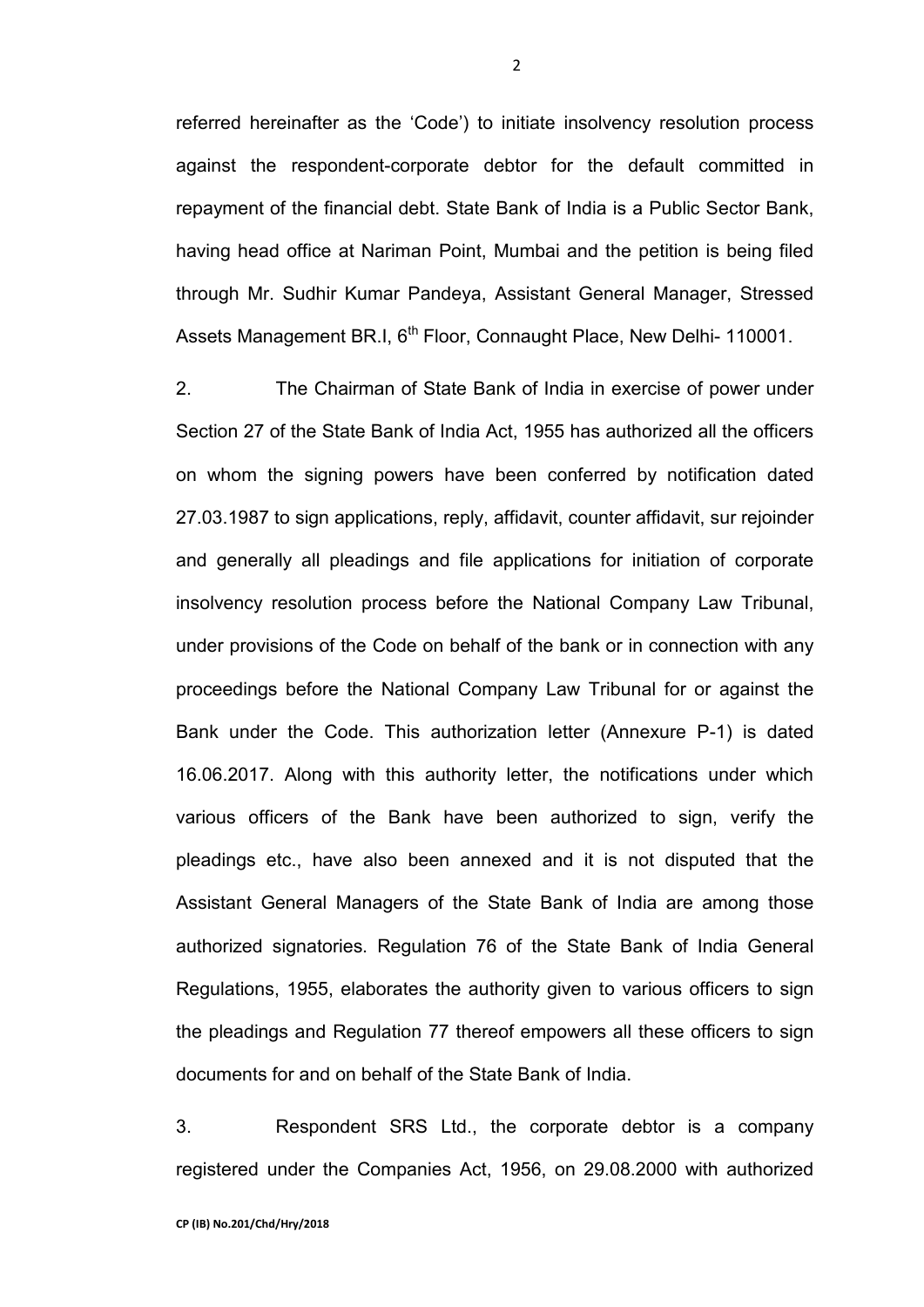share capital of ₹ 280,00,00,000/- and paid up capital of ₹ 278,58,20,000/- as per master data at Annexure P-2, whereas in the petition the authorised share capital is stated to be ₹28,00,00,000/- and paid up capital is ₹27,85,82,026/-. As per the master data, the corporate debtor has filed the balance sheets with the Registrar of Companies upto 31.03.2017. With this master data, the details of the properties of the corporate debtor mortgaged with the Bank have also been mentioned. The certificate of incorporation of the respondent-corporate debtor is Annexure P-3. Annexure P-4 is the copy of the Memorandum and Articles of Association of the respondent-corporate debtor.

4. The petition has been filed by moving an application in Form-1 as prescribed under Rule 4 of the Insolvency and Bankruptcy (Application to Adjudicating Authority) Rules, 2016, (for brevity the 'Rules'). The facts of the case briefly stated are that the petitioner-financial creditor granted/enhanced/renewed loans from time to time to the corporate debtor with last renewal of loan initiated on 30.03.2016. The loan is a consortium arrangement whereby loan was granted by State Bank of India and its subsidiary banks such as State Bank of Patiala (SBP), State Bank of Travancore (SBT) and State Bank of Bikaner and Jaipur (SBBJ). Later on these Banks were merged with State Bank of India by Gazette Publication dated 22.03.2017 (Annexure P-42). The first sanction of loan was granted by State Bank of India and its subsidiaries banks on 22.03.2007. A total of ₹ 50 Crores fund based limit was granted by State Bank of India, which included Cash Credit of ₹ 3 Crores and Term Loan of ₹ 47 Crores.

3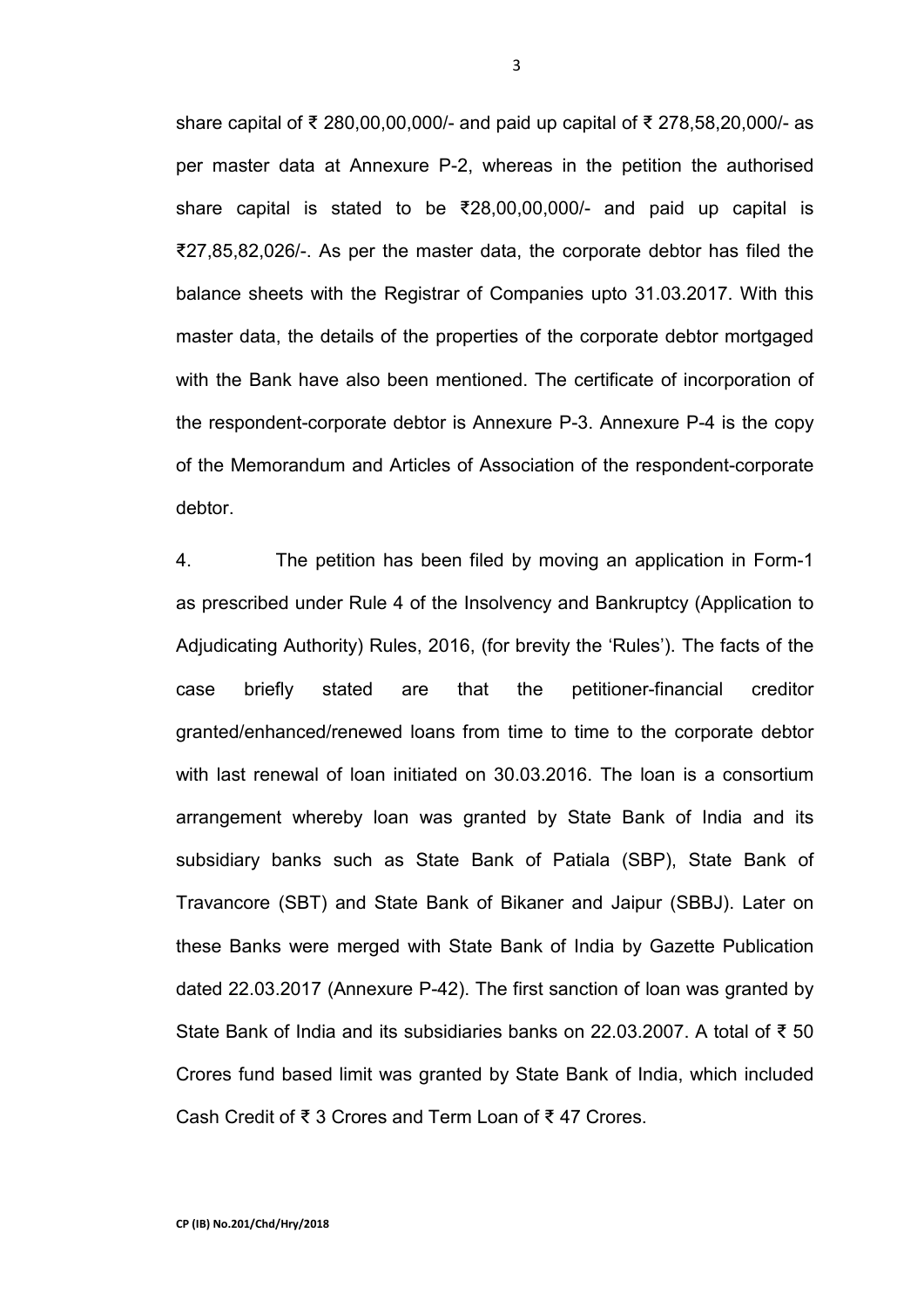5. Several times enhancement of loan was provided by the financial creditor to the respondent-corporate debtor through various sanction letters and credit facilities. The individual and consortium documents to provide loan facilities were executed which are Working Capital Consortium Agreement dated 25.08.2007, Working Capital Consortium Agreement dated 2.08.2010, Working Capital Consortium Agreement dated 01.02.2014, Agreement for Loan of Overall Limit dated 04.04.2012, and Agreement for loan of Overall Limit dated 24.03.2011 etc.

6. The documents in proof of the aforesaid sanction and grant of the facility are sanction letter dated 22.03.2007 (Annexure P-7); sanction letter dated 06.12.2008 (Annexure P-8); copy of renewal of working capital dated 31.07.2009 (Annexure P-9); renewal of working capital dated 22.05.2010 (Annexure P-10); renewal of working capital dated 21.03.2011 (Annexure P-11); letter regarding grant of individual limits within the overall limit dated 04.04.2012 (Annexure P-12); letter of credit facility dated 12.10.2012 (Annexure P-13); and arrangement letter for credit facility dated 28.11.2013 (Annexure P-14).

7. It is stated that renewal of working capital limits document dated 31.07.2009 (Annexure P-9) was to enhance the loan facility from ₹ 56,87,00,000/- to ₹ 81,87,00,000/-. The subsequent renewal dated 22.05.2010 (Annexure P-10) was to enhance the working capital limit from ₹65,60,00,000/- to ₹ 1,15,56,00,000/-. Again the working capital limit was enhanced from ₹ 1,09,11,00,000/- to ₹ 2,14,11,00,000/-, vide document dated 21.03.2011 (Annexure P-11). The document (Annexure P-12) dated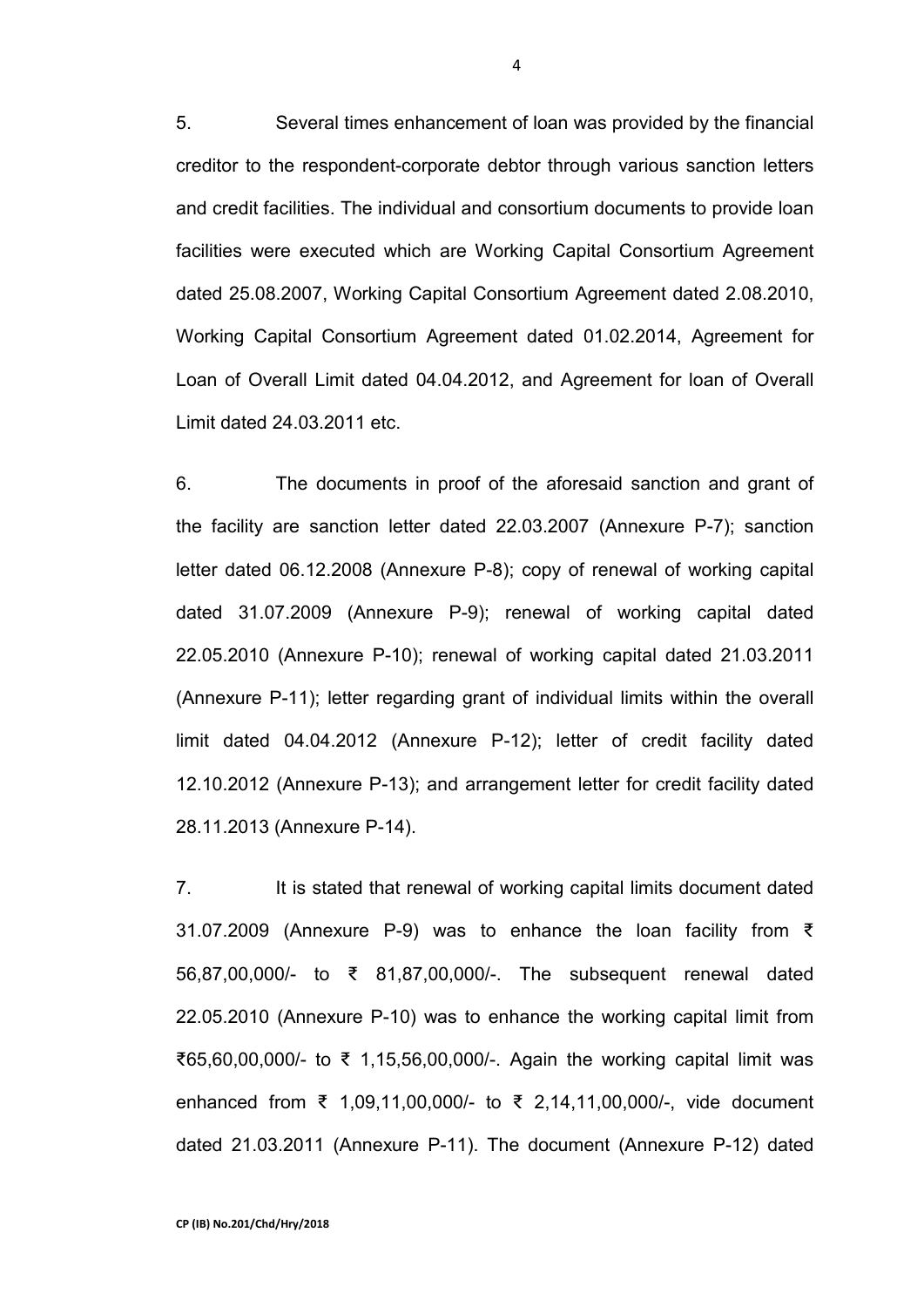04.04.2012 relates to the grant of individual limits within the overall limit; the arrangement letter (Annexure P-13) dated 12.10.2012 is for the credit facilities for ₹ 3,16,25,00,000/- and (Annexure P-14) dated 28.04.2013 is for enhancing the credit facility from ₹ 3,05,00,00,000/- to ₹ 3,15,00,00,000/- .

8. Annexure P-15 is the arrangement letter for renewal of the credit facilities dated 16.03.2015 for ₹ 3,13,50,00,000/- and Annexure P-16 is arrangement letter for credit facility dated 31.03.2016 for ₹ 3,10,25,00,000/-.

9. The petitioner has stated that the total amount of default is ₹5,85,20,16,323/- calculated upto 05.05.2018. The petitioner-bank has also filed the computation chart (Annexure P-6) for determining the amount of default, as claimed in the application.

10. The respondent-corporate debtor also executed Deed of Hypothecation dated 25.08.2007 (Annexure P-17); Joint Deed of Hypothecation of even date (Annexure P-18); Agreement of Hypothecation dated 29.12.2008 (Annexure P-19); Supplemental Agreement of Hypothecation of Goods and Assets for Increase in the Overall Limit dated 19.01.2010 (Annexure P-20); Agreement of Hypothecation of Goods and Assets dated 04.04.2012 (Annexure P-21); and the document relating to the equitable mortgage of land and building at Multiplex Site 4, Sector 12, Faridabad, Haryana, measuring 21336,864 sq.mts (Annexure P-22) dated 17.10.2007. The other documents of loan relied upon by the petitioner-bank are from Annexure P-23 to Annexure P-33. Apart from that the corporate debtor also executed the Balance Confirmation letters (Annexure P/34) dated 28.07.2010; Annexure P/35 dated 31.03.2010; Annexure P/36 dated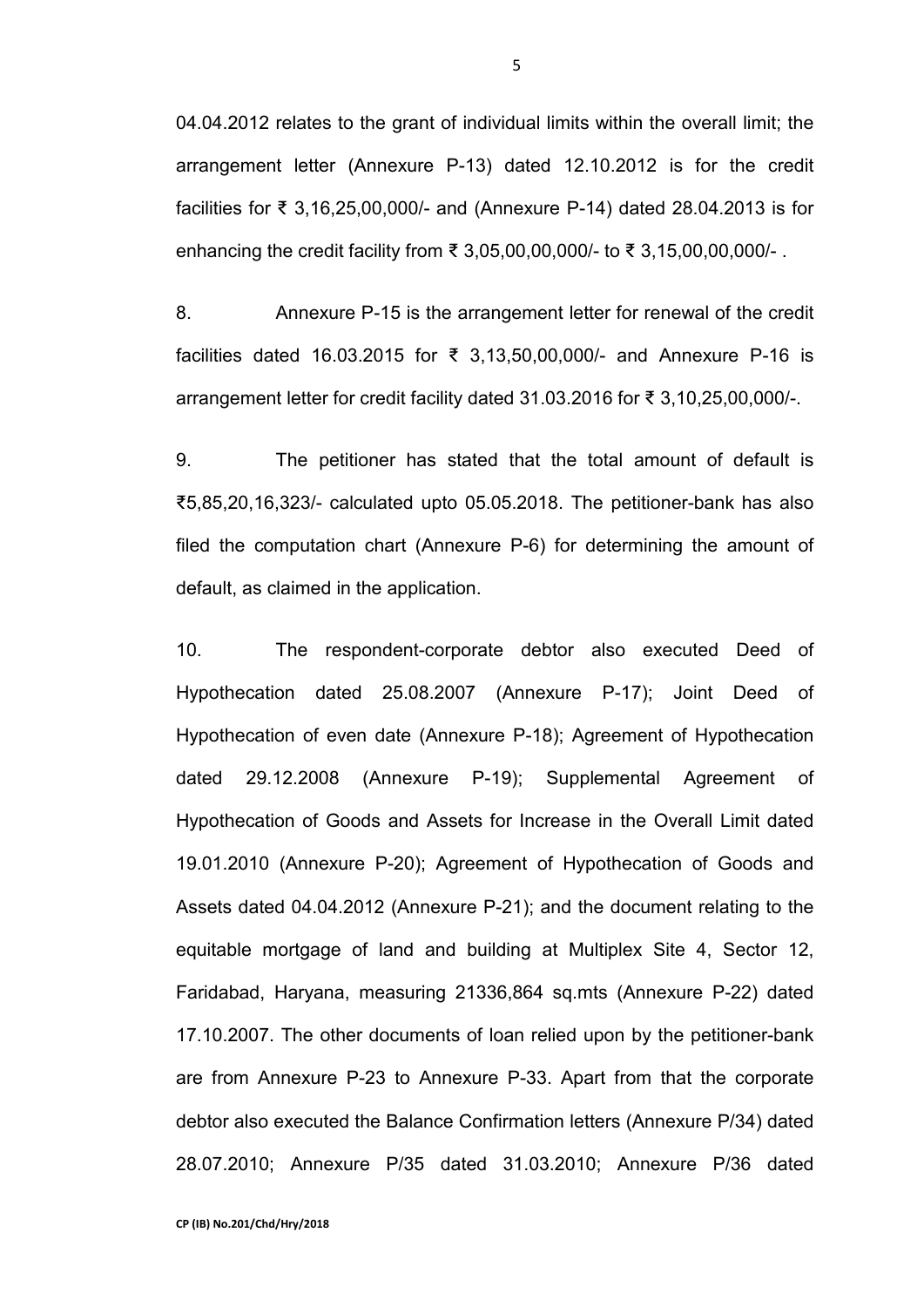27.12.2008; Annexure P/37 dated 14.10.2009 and the balance confirmation on 03.08.2009 (Annexure P/38).

12. In order to establish the default, the petitioner-financial creditor has also relied upon the copies of the statements of accounts of the corporate debtor [Annexure P/40 (colly)] certified under Bankers Book Evidence Act, 1891, and the copy of the CIBIL Report (Annexure P-39).

13. Due to the default, the loan facility to the corporate debtor was recalled. The bank issued a notice dated 28.08.2017 (Annexure P-41) under Section 13(2) of the SARFAESI Act, 2002. In this notice, it is informed to the corporate debtor that the operation and conduct of the financial assistance/credit facilities have become irregular and the debt has been classified as Non-Performing Asset (NPA) in accordance with the directives/guidelines of Reserve Bank of India. The amount outstanding as on 27.08.2017 was ₹ 543,36,90,898/- as per this notice.

14. The petitioner-bank being a financial creditor has also furnished the written communication in Form-2 given by Ashok Kumar Gulla, Registered Resolution Professional with IBBI bearing No. IBBI/PA-003/IP-N00024/2017-18/10174, proposing him as an Interim Resolution Professional in the event of the petition being admitted. Copy of the written communication is at Annexure P-5.

**CP (IB) No.201/Chd/Hry/2018**  15. Notice to this petition was issued to respondent-corporate debtor and Mr. Nitin Kant Setia and Mr. Manish Verma, Advocates, who were present on behalf of the corporate debtor, accepted the notice. The Power of Attorney and copy of the Board Resolution dated 30.07.2018 were also filed

6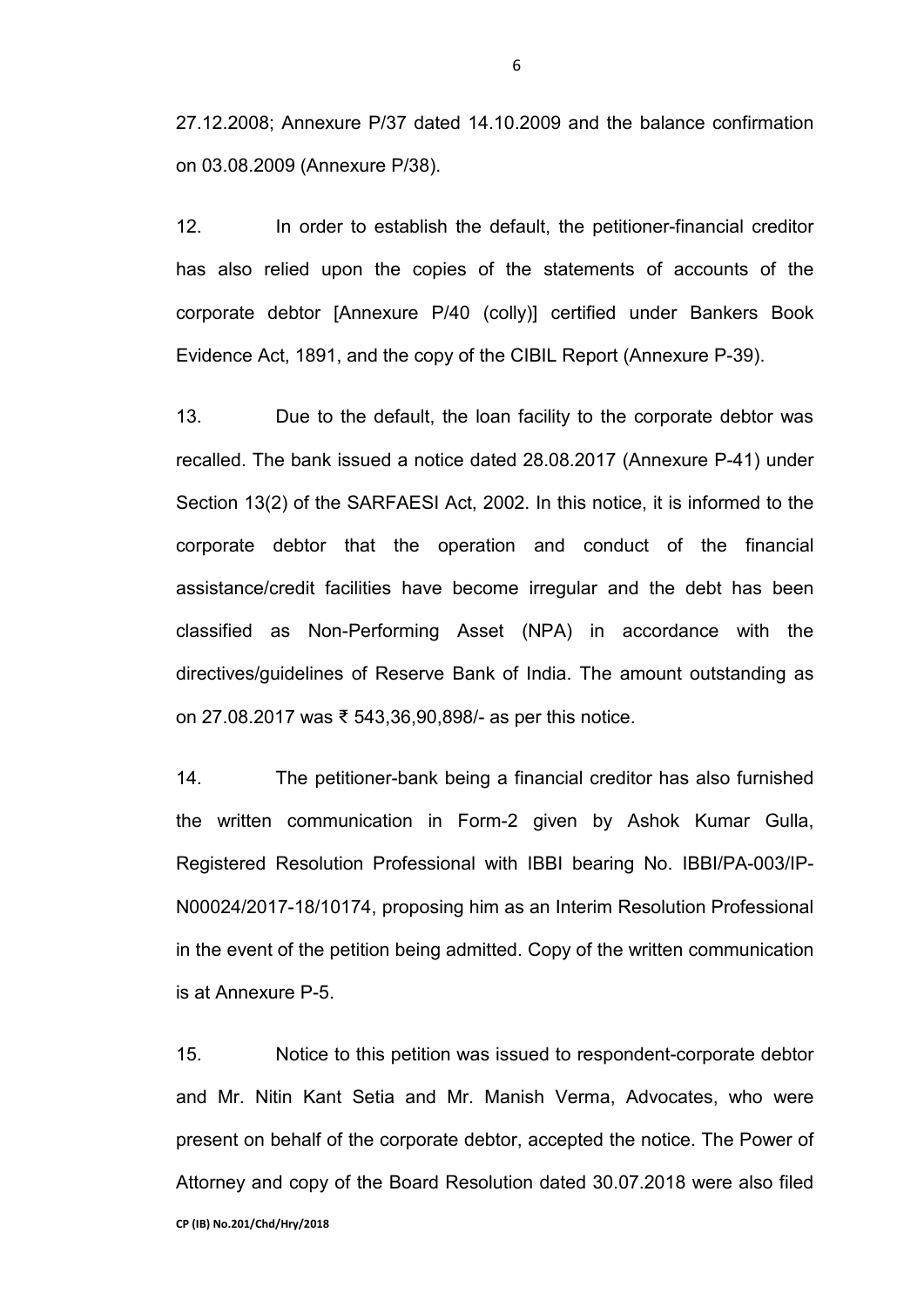on 08.08.2018. Mr. Deepk Garg and Mr. Vinay Bhatnagar have been authorized by the corporate debtor jointly and severally to represent the corporate debtor before this Tribunal. The learned counsel for the respondent submitted that the Power of Attorney has been issued by one of the authorized signatory.

16. On 13.07.2018, the respondent-corporate debtor was provided opportunity to file reply/objection, if any, while adjourning the matter to 08.08.2018. Learned counsel for the respondent-corporate debtor stated that the respondent is not to file any reply/objection to present petition.

17. We have heard the learned counsel for the petitioner-financial creditor, the learned counsel for the respondent-corporate debtor and have perused the record quite carefully.

18. Under sub-section (1) of Section 7 of the Code, a financial creditor can file an application against the corporate debtor when the default has occurred. The application is to be filed in Form-1, as prescribed in Rule 4 of the Rules as per sub-section (2) of Section 7 of the Code.

19. Sub-section (3) of Section 7 of the Code, reads as under:-

*"(3) The financial creditor shall, along with the application furnish—* 

*(a) record of the default recorded with the information utility or such other record or evidence of default as may be specified;* 

*(b) the name of the resolution professional proposed to act as an interim resolution professional; and* 

*(c) any other information as may be specified by the Board."*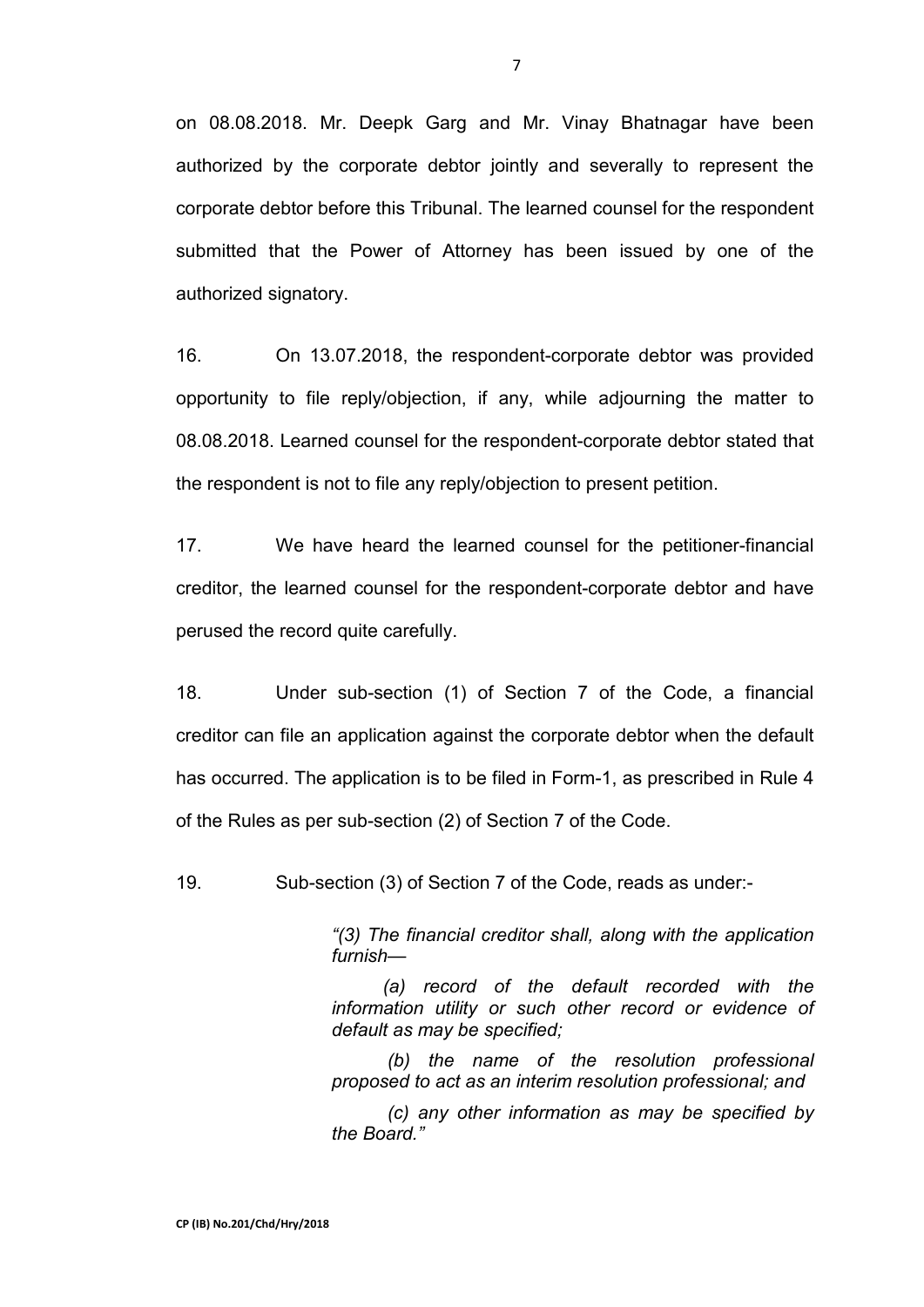20. The financial creditor has relied upon the evidence of default which is in abundance in the present case. The evidence comprises of the sanction letters, agreements of loans, deed of hypothecation, the documents of creation of the securities and all the documents for which reference has already been made, while narrating facts of the case. The statements of different accounts of loan are at Annexure P-40 (Colly). Annexure P-40 at Page 925, Page 942, Page 946, Page 957 and Page 961 are the certificates which are duly certified under the Bankers Book Evidence Act, 1891. In proof of the default committed by the corporate debtor for which the computation chart has already been referred to, the Bank has also filed a CIBIL Report in support of this contention. The report is at Annexure P-39. So the first requirement of sub-section (3) of Section 7 contained in Clause (a) is fulfilled.

21. As per clause (b) of sub-section (3) of Section 7 of the Code, the financial creditor is required to name the Resolution Professional, proposed to be appointed as the Interim Resolution Professional. The written communication by the Resolution Professional proposed to be appointed as Interim Resolution Professional is at Annexure P-5 and on perusal thereof, it shows that the same contains the required declarations. He has also certified that there are no disciplinary proceedings pending against him with the Insolvency and Bankruptcy Board or Insolvency Professional Agency of Institute of Cost Accountants of India (IPA ICAI).

22. The aforesaid discussion also fulfils the requirement of subsection (4) of Section 7 of the Code, which says that *the Adjudicating Authority shall, within fourteen days of the receipt of the application under*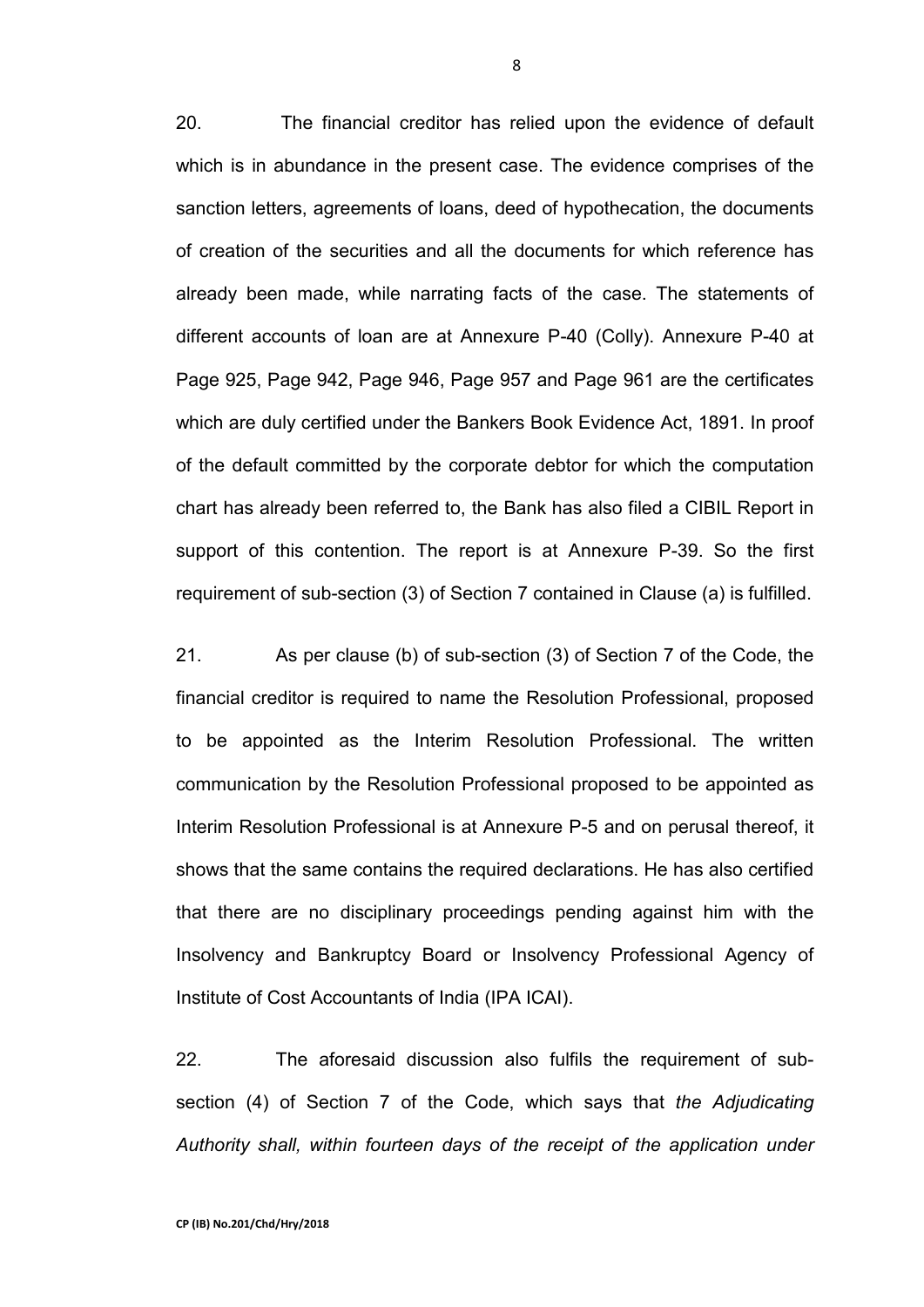*sub-section (2), ascertain the existence of a default from the records of an information utility or on the basis of other evidence furnished by the financial creditor under sub-section (3)*.

23. No defect in the application or in the written consent furnished by the Registered Resolution Professional has been either found or has been pointed out on behalf of the corporate debtor. The petition therefore, deserves to be admitted in terms of sub-section (5) of Section 7 of the Code.

24. In view of the above, the petition is admitted and the moratorium is declared in terms of sub-section (1) of Section 14 of the Code, which is as under:-

- (a) the institution of suits or continuation of pending suits or proceedings against the corporate debtor including execution of any judgment, decree or order in any court of law, tribunal, arbitration panel or other authority;
- (b) transferring, encumbering, alienating or disposing of by the corporate debtor any of its assets or any legal right or beneficial interest therein;
- (c) any action to foreclose, recover or enforce any security interest created by the corporate debtor in respect of its property including any action under the Securitization and Reconstruction of Financial Assets and Enforcement of Security Interest Act, 2002;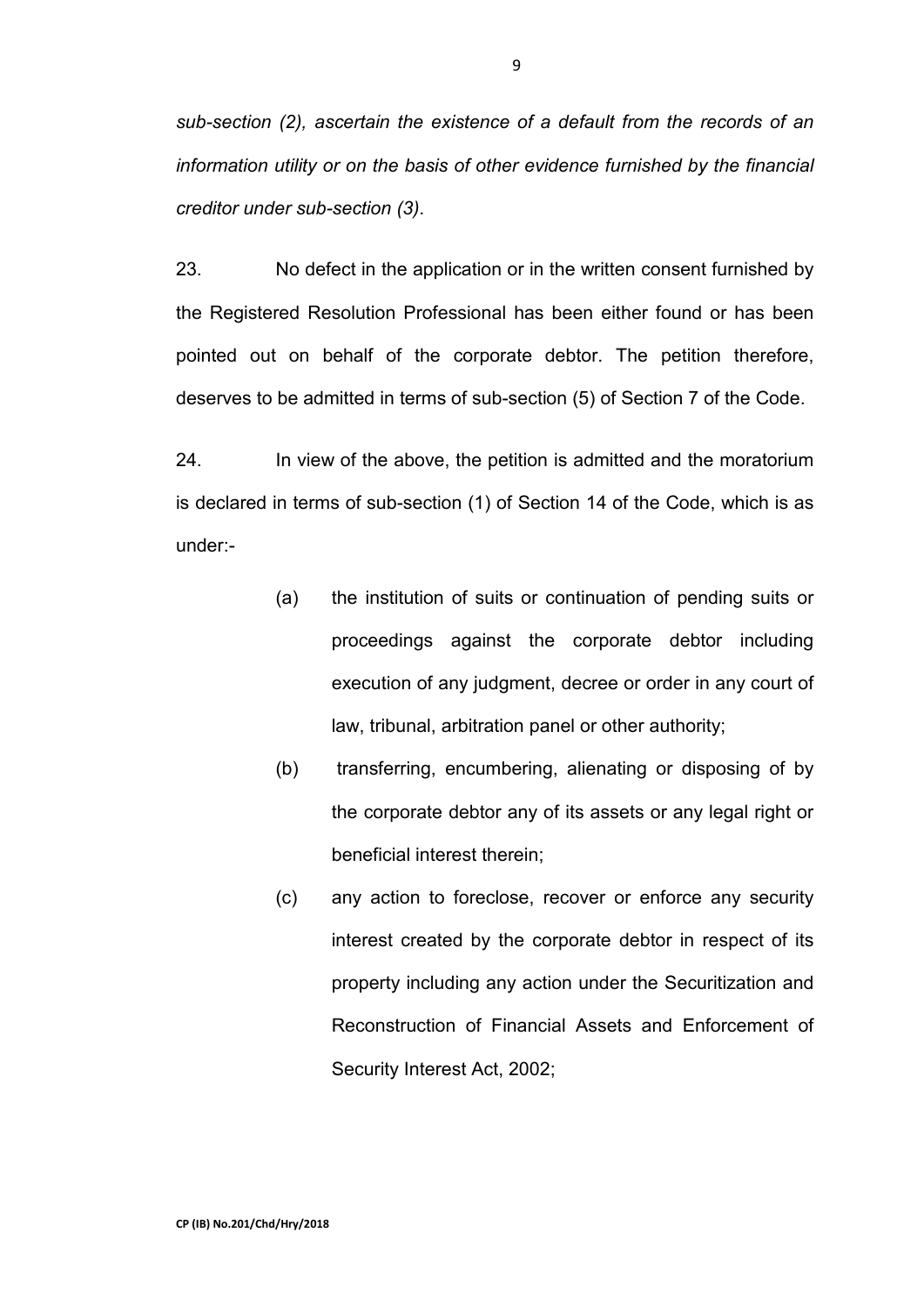(d) the recovery of any property by an owner or lessor where such property is occupied by or in the possession of the corporate debtor*.* 

25. It is further directed that the supply of essential goods or services to the corporate debtor as may be specified, shall not be terminated or suspended or interrupted during moratorium period. The provisions of Section 14(3) shall however, not apply to such transactions as may be notified by the Central Government in consultation with any financial sector regulator and to a surety in a contract of guarantee to a corporate debtor.

26. The order of moratorium shall have effect from the date of this order till completion of the corporate insolvency resolution process or until this Bench approves the resolution plan under sub-section (1) of Section 31 or pass an order for liquidation of corporate debtor under Section 33 as the case may be.

27. We also appoint Mr. Ashok Kumar Gulla, C/o RBSA Restructuring Advisors LLP.  $9<sup>th</sup>$  Floor, 9C. Hansalaya Building, 15 Barakhamba Road, Connaught Place, New Delhi- 110001, having Registration No.IBBI/IPA-003/IP-N00024/2017-18/10174 and email address as ashok.gulla@rbsa.com, as an Interim Resolution Profession with the following directions:

> (i) The term of appointment of Mr. Ashok Kumar Gulla, shall be in accordance with the provisions of Section 16(5) of the Code.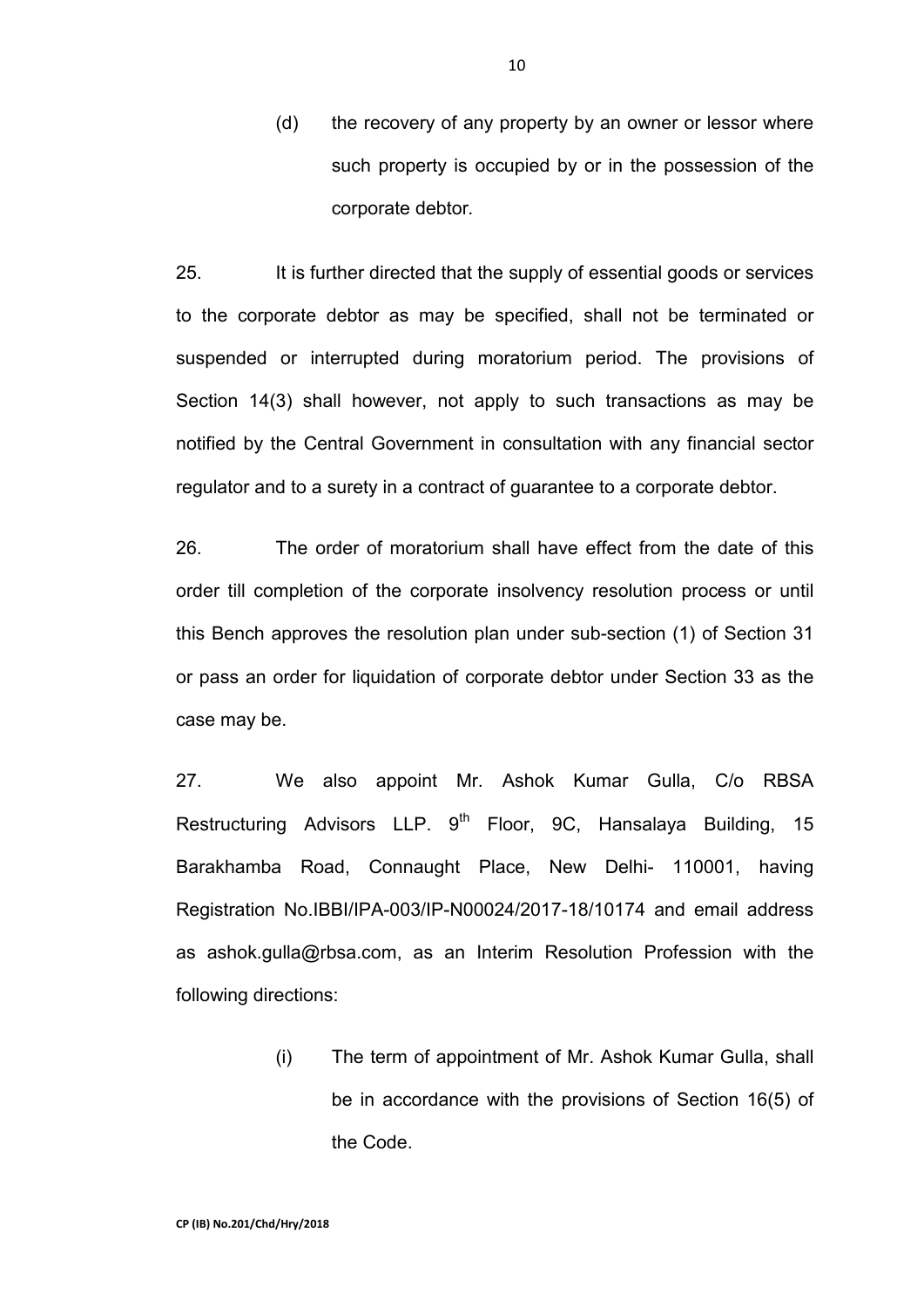- (ii) In terms of Section 17 of 'the Code', from the date of this appointment, the powers of the Board of Directors shall stand suspended and the management of the affairs shall vest with the Interim Resolution Professional and the officers and the managers of the 'Corporate Debtor' shall report to the Interim Resolution Professional, who shall be enjoined to exercise all the powers as are vested with Interim Resolution Professional and strictly perform all the duties as are enjoined on the Interim Resolution Professional under Section 18 and other relevant provisions of the 'Code', including taking control and custody of the assets over which the 'Corporate Debtor' has ownership rights recorded in the balance sheet of the 'Corporate Debtor' etc. as provided in Section 18 (1) (f) of the 'Code'. The Interim Resolution Professional is directed to prepare a complete list of inventory of assets of the 'Corporate Debtor';
- (iii) The Interim Resolution Professional shall strictly act in accordance with the 'Code', all the rules framed thereunder by the Board or the Central Government and in accordance with the 'Code of Conduct' governing his profession and as an Insolvency Professional with high standards of ethics and moral;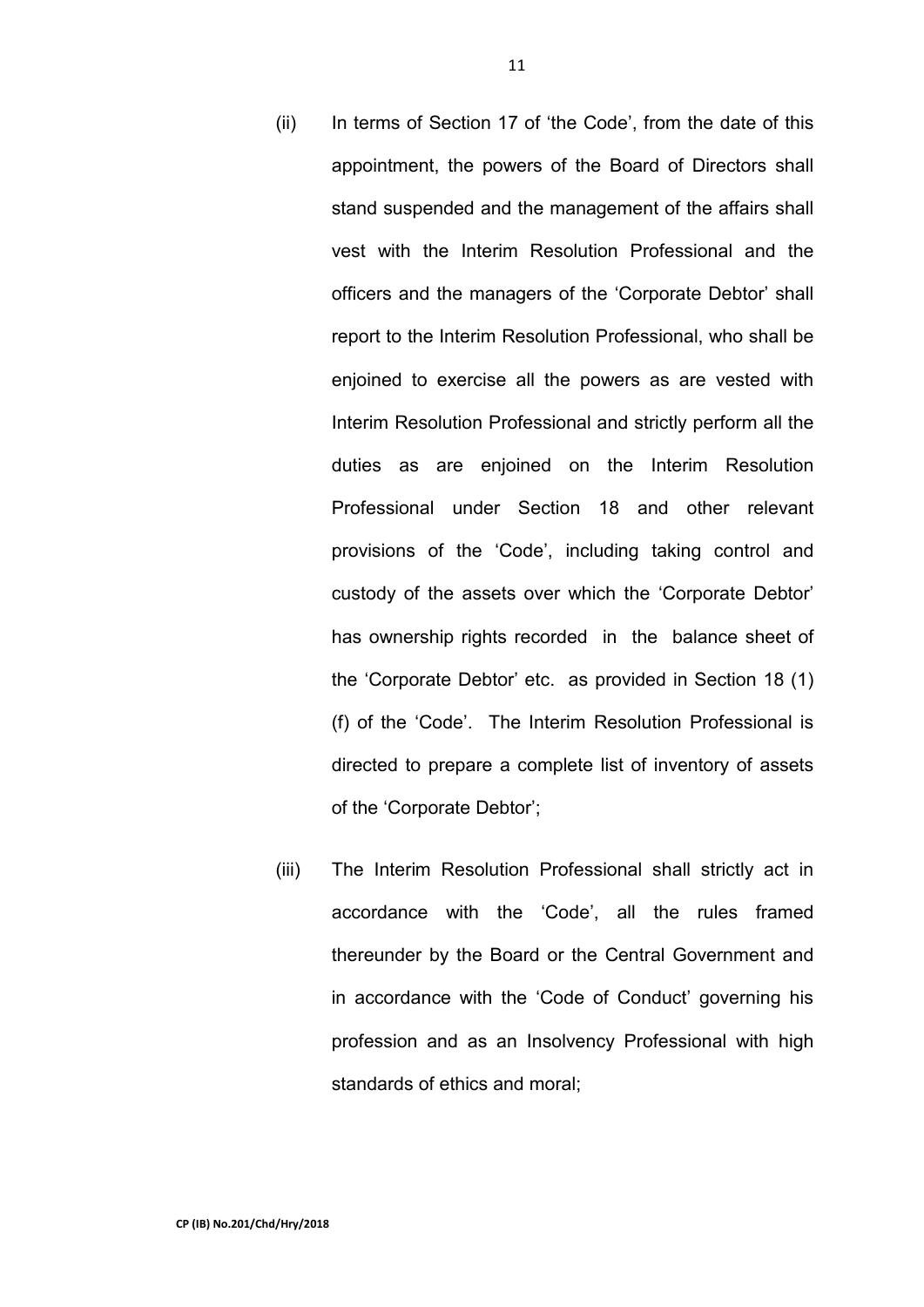- (iv) The Interim Resolution Professional shall endeavour to constitute the Committee of Creditors after collation of all the claims received against the corporate debtor and the determination of the financial position of the corporate debtor constitute a committee of creditors and shall file a report, certifying constitution of the committee and this Tribunal on or before the expiry of thirty days from the date of his appointment , and shall hold first meeting of the committee within seven days of filing the report of constitution of the committee.
- (v) It is hereby directed that the 'Corporate Debtor', its Directors, personnel and the persons associated with the management shall extend all cooperation to the Interim Resolution Professional in managing the affairs of the 'Corporate Debtor' as a going concern and extend all cooperation in accessing books and records as well as assets of the 'Corporate Debtor';
- (vi) The Interim Resolution Professional shall cause a public announcement within three days as contemplated under Regulation 6 of the Insolvency and Bankruptcy Board of India (Insolvency Resolution Process for Corporate Persons) Regulations, 2016 of the initiation of the Corporate Insolvency Resolution Process in terms of Section 13 (1) (b) of the 'Code' read with Section 15